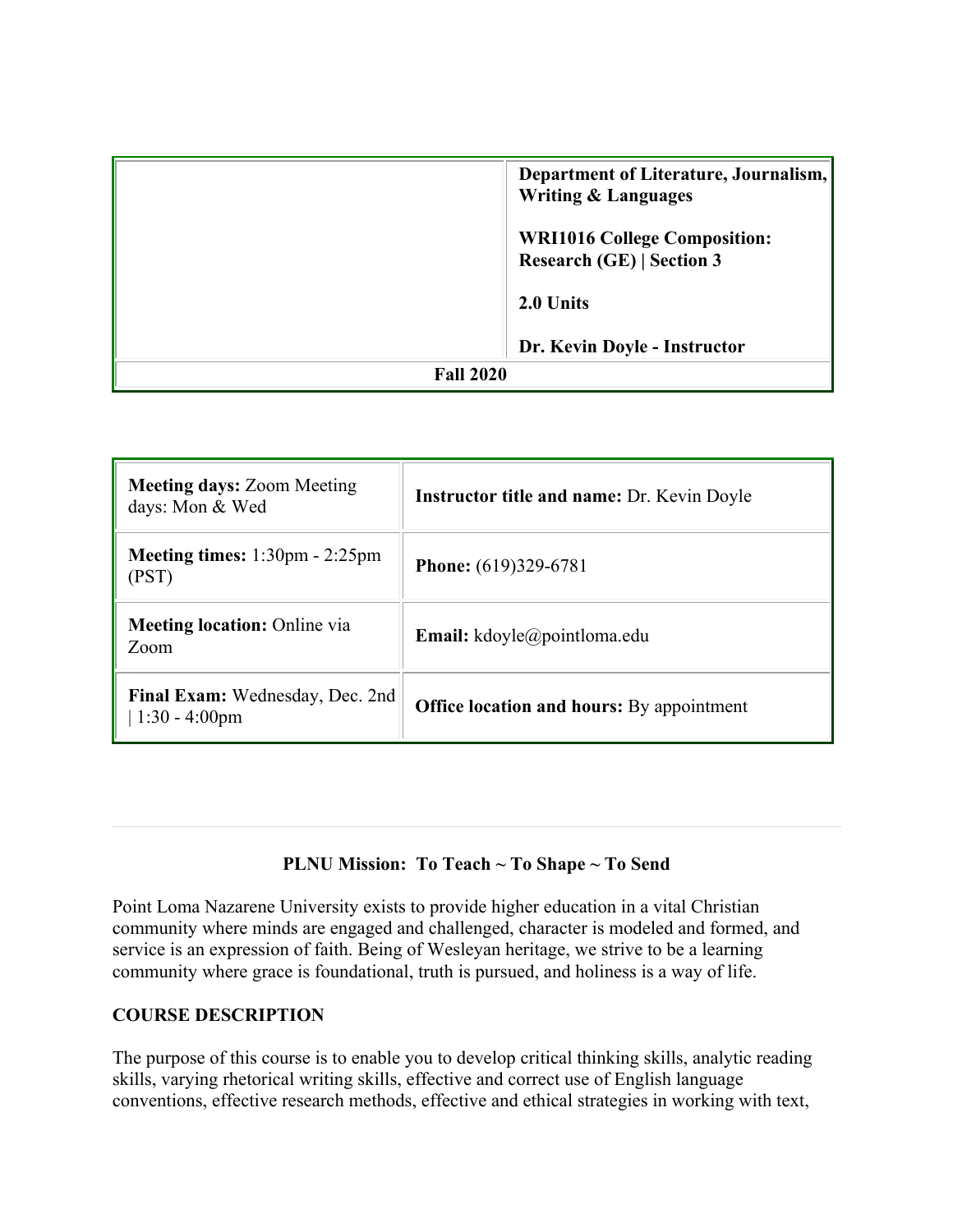and effective skills in communicating written and spoken word essential for successful completion of university-level work.

## **COURSE LEARNING OUTCOMES**

- 1. Apply (application) the conventions of the English language in various forms of academic writing genres. (DLO 1, 2, 3)
- 2. Demonstrate (application) knowledge of the stages of the writing process in academic writing: planning, drafting, organizing, composing, revising, and editing. (DLO 1, 2, 3)
- 3. Evaluate (analysis) and utilize rhetorical modes of organization to create written compositions. (DLO 1, 2, 3)
- 4. Apply (application) documentation formats to properly cite research in written compositions. (DLO 1, 2, 3)
- 5. Analyze (analysis) written compositions to determine point-of-view, differing perspectives, tone, purpose, audience, and theme. (DLO 1, 2, 3)

#### **COURSE SCHEDULE AND ASSIGNMENTS (WARNING: This is still in development -- Changes WILL be made at instructor's discretion)**

| Week                   | <b>TOPICS &amp; ASSIGNMENTS</b>                                                                                                                                                                                |
|------------------------|----------------------------------------------------------------------------------------------------------------------------------------------------------------------------------------------------------------|
| Week #1<br>8/17 & 8/19 | Monday:<br><b>Class Introduction, Review Syllabus</b><br><b>Wednesday:</b>                                                                                                                                     |
| Week #2<br>8/24 & 8/26 | Monday:<br><i>Diagnostic Exam:</i> In Class<br><b>Wednesday:</b><br><b>WATCH:</b> Cognitive Dissonance video.<br>DO: Begin identifying topics for the first essay<br><b>READ</b> : $FIAW$ Chapter 1 (pp. 1-19) |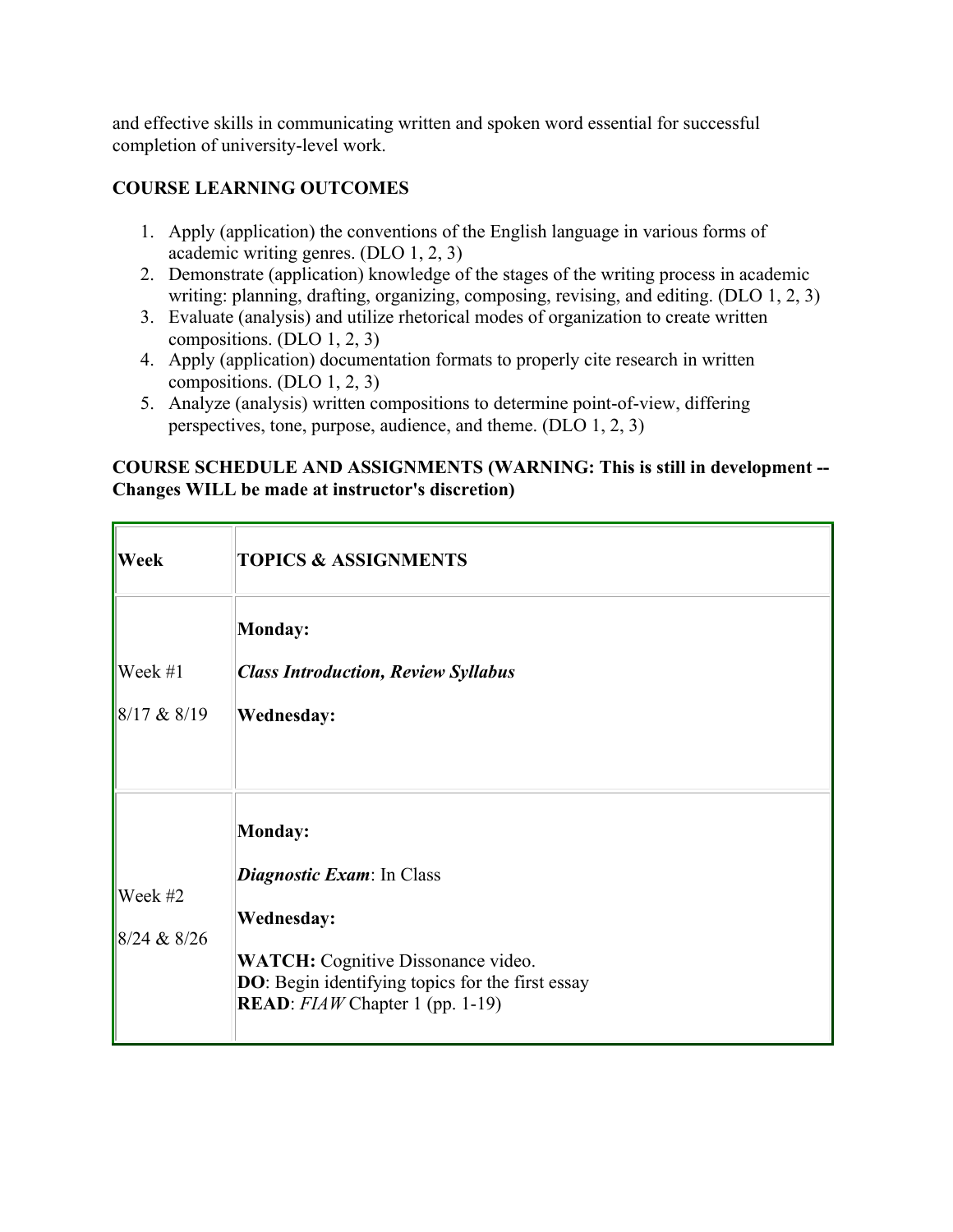| Week #3<br>$ 8/31 \& 9/2$ | Monday:<br><b>Due:</b> Reading Journal for Chapter 1 (pp. 1-19) of <i>FIAW</i><br><b>Discuss:</b> Chapter 1 from FIAW.<br><b>Discuss:</b> Continue discussing $\&$ refining election topics.<br>Do: Mind Mapping activity.<br><b>Wednesday:</b><br><b>Do:</b> In-class research on chosen topic(s).<br><b>READ</b> : <i>FIAW</i> Chapter 2 (pp. 38-42; 45-48; 51-52; 58) |
|---------------------------|--------------------------------------------------------------------------------------------------------------------------------------------------------------------------------------------------------------------------------------------------------------------------------------------------------------------------------------------------------------------------|
| Week #4<br>9/7 & 9/9      | Monday:<br><b>DO:</b> Good vs Bad Examples<br>DUE: Reading Journal for $FIAW$ Chapter 2 (pp. 38-42; 45-48; 51-52; 58)<br>Wednesday<br><b>DUE:</b> Citation Scavenger Hunt                                                                                                                                                                                                |
| Week #5<br>9/14 & 9/16    | Monday:<br>Library Day (Bresee computer lab)<br><b>Wednesday:</b><br>Library Day ()Bresee computer lab)<br>LS R-1 Doing Research (pp.90–102)                                                                                                                                                                                                                             |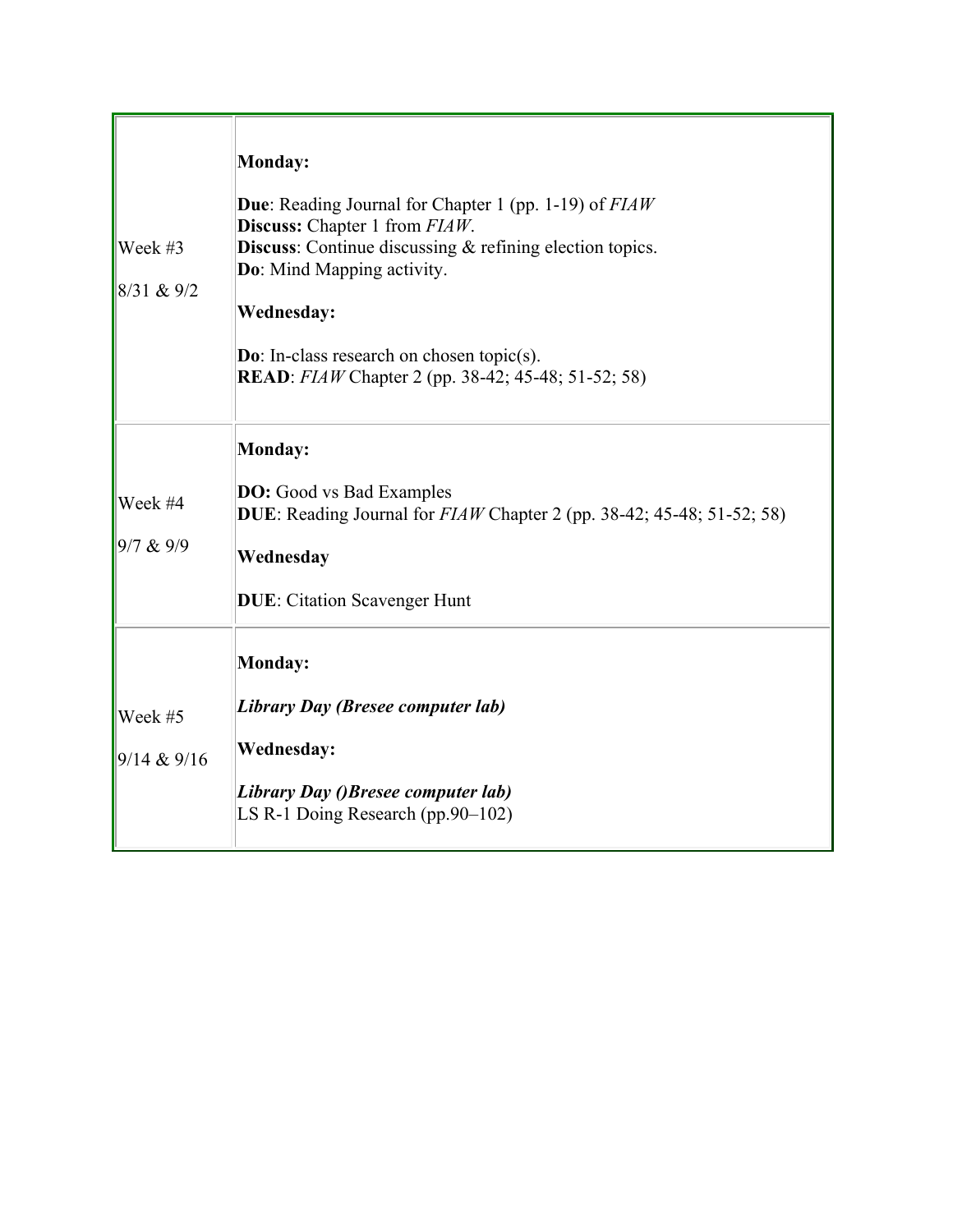| Week #6<br>9/21 & 9/23     | Monday:<br><b>READ:</b> FIAW Chapter 7: (pp. 165-186)<br><b>DO</b> : Begin working on Gist & Annotated Bib. Assignments<br>LS W-16 Reading Strategies (pp.83–88)<br>Wednesday:<br>DUE: Reading Journal for FIAW Chapter 7: (pp. 165-186)<br><b>READ:</b> FIAW Chapter 4 (pp. 87-104)<br>LS W-7 Arguments (pp.43-48) |
|----------------------------|---------------------------------------------------------------------------------------------------------------------------------------------------------------------------------------------------------------------------------------------------------------------------------------------------------------------|
| Week #7<br>9/28 & 9/30     | Monday:<br><b>DUE:</b> Reading Journal for FIAW Chapter 4 (pp. 87-104)<br><b>DUE:</b> Getting the Gist and Synthesizing Sources assignment<br><b>Wednesday:</b><br><b>DUE:</b> Annotated Bibliography<br><b>READ</b> : FIAW Chapter 3 (pp. 64-79)<br>LS P-4 Quotation Marks (pp.395–399)                            |
| Week #8<br>$10/5$ & $10/7$ | <b>Monday:</b><br><b>DO:</b> In-class Peer-review session<br>DUE: Reading Journal for FIAW Chapter 3 (pp. 64-79)<br>Wednesday:<br><b>READ:</b> FIAW Chapter 5 (pp. 114-131)<br><b>DUE:</b> Final Draft of Election Topic Paper                                                                                      |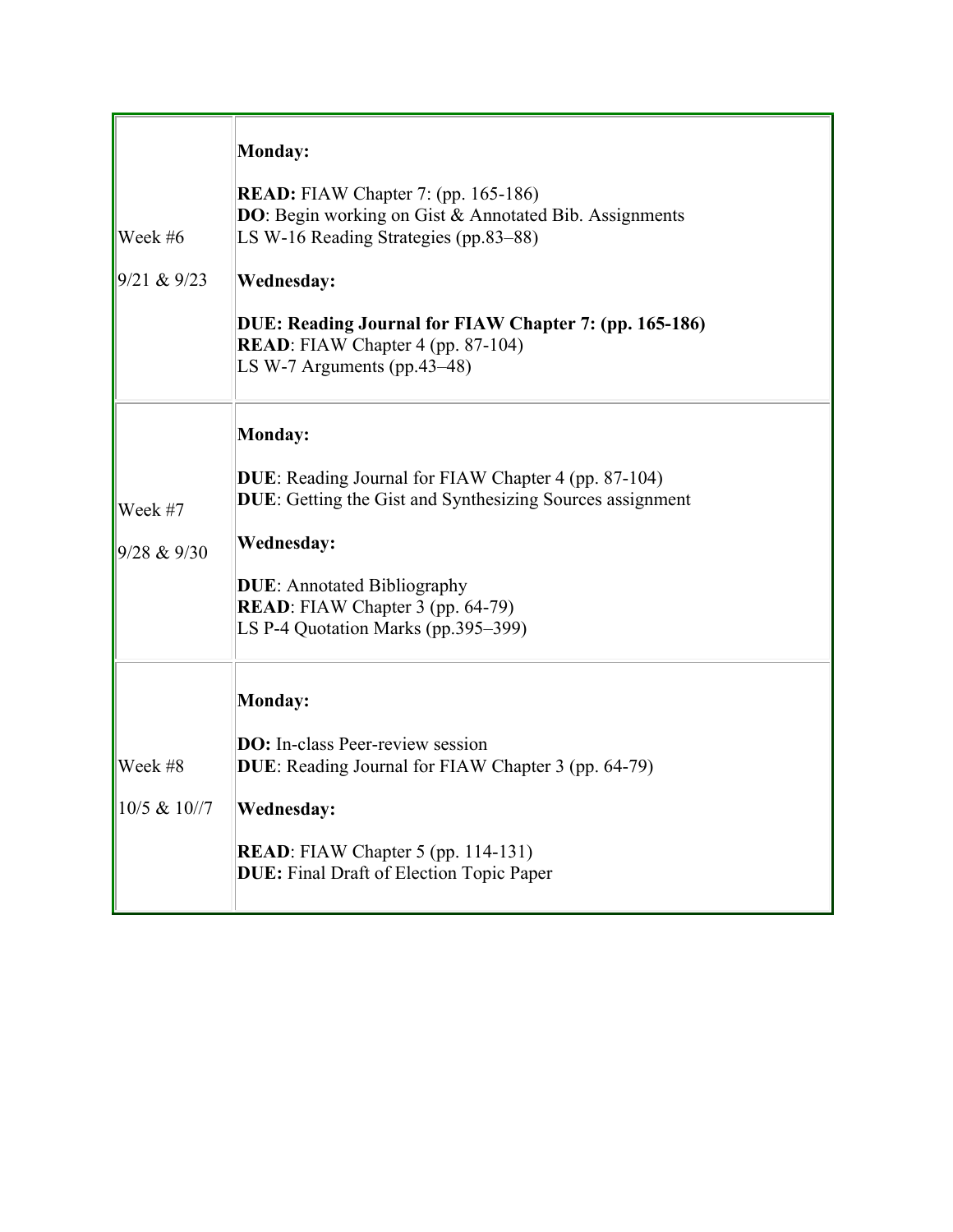|                               | Monday:                                                                                                                                                                                    |
|-------------------------------|--------------------------------------------------------------------------------------------------------------------------------------------------------------------------------------------|
|                               | <b>DUE</b> : Reading Journal for <i>FIAW</i> Chapter 5 (pp. 114-131)<br><b>DISCUSS:</b> Proposal, Look at Arguments                                                                        |
| Week #9                       | <b>READ</b> : LS W-12 Proposals (pp.66–69)                                                                                                                                                 |
| $ 10/12 \& 10/14 $ Wednesday: |                                                                                                                                                                                            |
|                               | <b>Due:</b> 1-Page Proposal (with at least <i>two</i> sources)                                                                                                                             |
|                               | <b>READ:</b> <i>FIAW</i> Chapter 6 (pp. 141-153; 158-163)                                                                                                                                  |
|                               | Monday:                                                                                                                                                                                    |
| Week $#10$                    | <b>Spring Break (No Class)</b>                                                                                                                                                             |
| $ 10/19 \& 10/21 $            | <b>Wednesday:</b>                                                                                                                                                                          |
|                               | <b>Spring Break (No Class)</b>                                                                                                                                                             |
|                               | <b>Monday:</b>                                                                                                                                                                             |
|                               | DUE: Reading Journal for FIAW Chapter 6 (pp. 141-153; 158-163)                                                                                                                             |
| Week $#11$                    | <b>DO:</b> Peer-Review Session (Discuss drafts; examine argument(s))<br><b>READ</b> : LS W-14 Annotated Bibliographies (pp.74–78) & $FIAW$ : Writing an<br>Annotated Bibliography (p. 185) |
| 10/26 & 10/28                 | <b>Wednesday:</b>                                                                                                                                                                          |
|                               | <b>Due:</b> Initial Annotated Bibliography (with at least six sources)                                                                                                                     |
|                               | <b>READ</b> : FIAW Chapter 8 (pp. 187-246) (due on 4/8)<br>LS R-3 Synthesizing Ideas (pp. $105-107$ )                                                                                      |
|                               | Monday:                                                                                                                                                                                    |
|                               |                                                                                                                                                                                            |
| Week #12                      | <b>DO</b> : Plagiarism Activity & Review                                                                                                                                                   |
| $11/2$ & $11/4$               | <b>Wednesday:</b>                                                                                                                                                                          |
|                               | <b>READ</b> : <i>FIAW</i> Chapter 11 (pp. 314-322; 325-339)                                                                                                                                |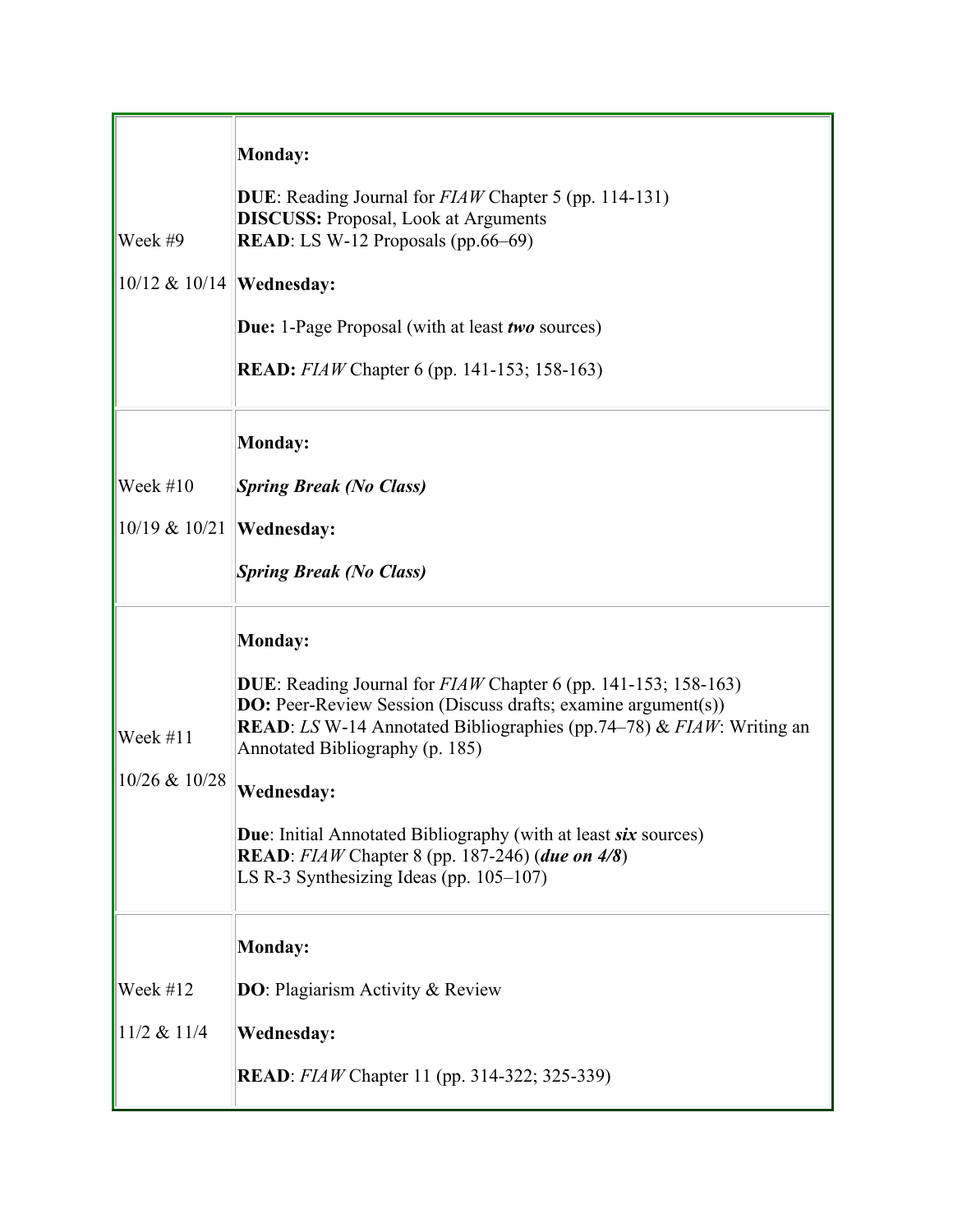| Week $#13$<br>$11/9$ & $11/11$  | Monday:<br><i>Individual Conferences</i> (Due: Synthesis Matrix & Initial Draft of paper)<br>DUE: Reading Journal for $FIAW$ Chapter 11 (pp. 314-322; 325-339)<br>Wednesday:<br><i>Individual Conferences</i> (Due: Synthesis Matrix & Initial Draft of paper)<br><b>DUE:</b> Reading Journal for <i>FIAW</i> Chapter 8 (pp. 187-246)<br><b>READ</b> : FIAW Chapter 12 (pp. 344-370 ** may skip readings/samples as<br>$ needed**)$ |
|---------------------------------|-------------------------------------------------------------------------------------------------------------------------------------------------------------------------------------------------------------------------------------------------------------------------------------------------------------------------------------------------------------------------------------------------------------------------------------|
| Week #14<br>$11/16$ & $11/18$   | <b>Monday:</b><br><b>Easter Break (No Class)</b><br><b>Wednesday:</b><br><b>DUE:</b> Reading Journal for <i>FIAW</i> Chapter 12 (pp. 344-370 (*may skip)<br>readings/samples as needed*))<br><b>DO:</b> Peer-Review Session #1                                                                                                                                                                                                      |
| Week $#15$<br>$11/23$ & $11/25$ | Monday:<br><b>DO</b> : Peer-Review<br>DO: Set up and have one-on-one check-in with Dr. Doyle<br>Wednesday:<br><b>Thanksgiving Recess: No Class</b>                                                                                                                                                                                                                                                                                  |
| Week $#16$<br>11/30 & 4/29      | <b>Friday:</b><br><b>DUE</b> : one-on-one conversation with instructor<br><b>DUE:</b> Peer-review reflection assignment<br><b>DUE:</b> Final Draft by midnight<br>Sunday:<br><b>DUE:</b> Final Draft of Researched Argument Essay                                                                                                                                                                                                   |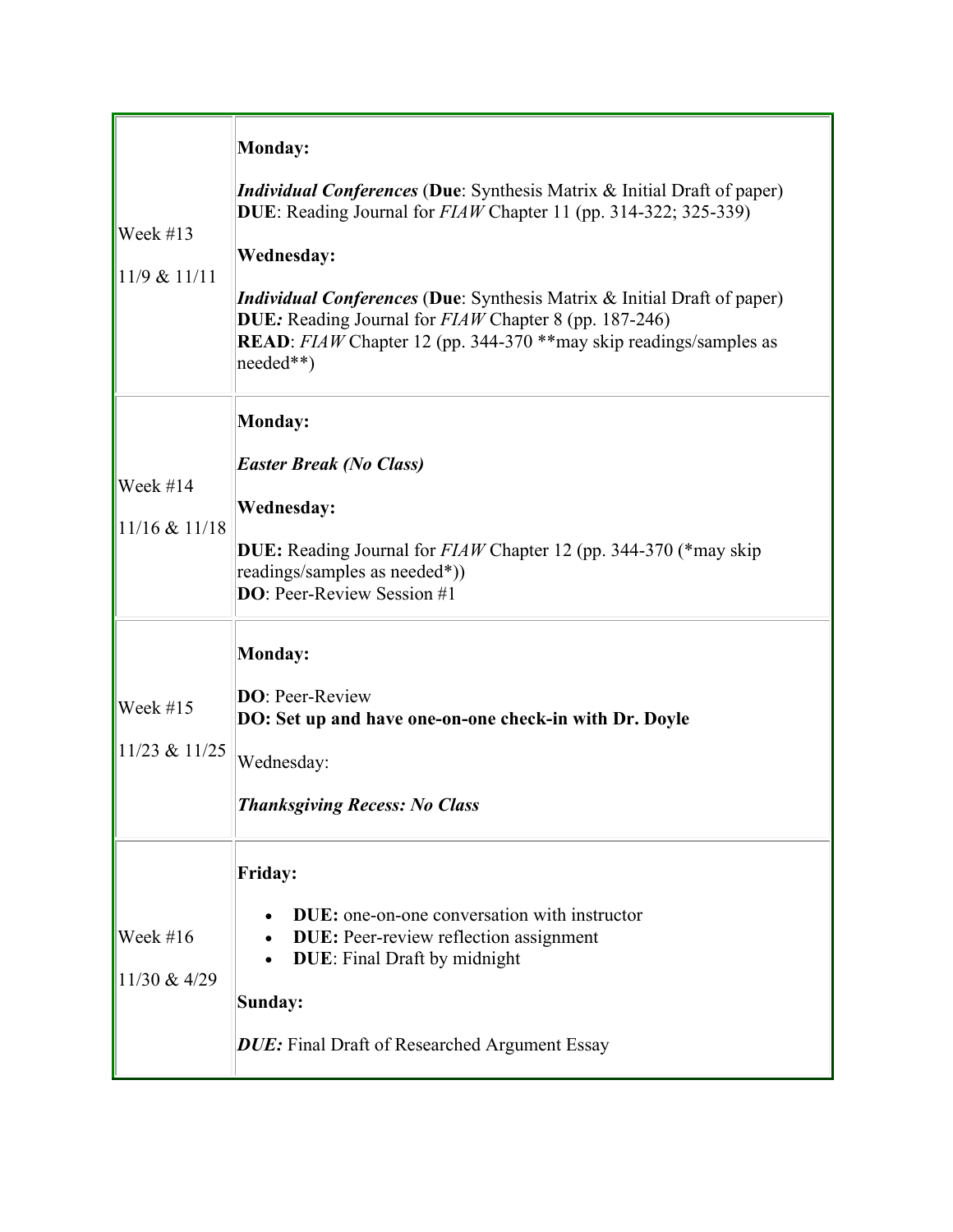| $\sqrt{\text{Week #17}}$ | Wednesday:                               |
|--------------------------|------------------------------------------|
| 15/6                     | <b>Final Exam</b> $\omega$ 1:30am-4:00pm |

#### **THREE DISCLAIMERS**

**Disclaimer #1**: *I reserve the right to change the syllabus as needed to facilitate our course goals. You will receive notification of these changes; after which time, you are responsible for required material.*

**Disclaimer #2:** *This class is taught at the college level; therefore, reading materials may be adult and/or controversial in connotation and/or denotation. The purpose of presenting such material is to expose you to various viewpoints—viewpoints that will act as sources for discussions. For this reason, no alternate materials will be provided.*

**Disclaimer #3:** *You will write A LOT. Writing is a muscle that must be exercised. Every week, there will be a writing assignment of at least 1 to 3 pages.*

## **REQUIRED TEXTS AND RECOMMENDED STUDY RESOURCES**

1. Greene, Stuart, and April Lidinsky. *From Inquiry to Academic Writing: A Text and Reader.*

*4th ed*., Bedford/St. Martin's, 2018. ISBN: 978-1319071233

2. Lunsford, Andrea A., Paul Kei Matsuda, Christine M. Tardy, and Lisa S. Ede. The St. Martin's Handbook. Eighth ed. 2016. Print.

## **ASSESSMENT AND GRADING**

| <b>Assignment Group Distribution by Percentage:</b>                                          | <b>Grading Scale</b><br>$A=93-100$ C=73-76 |                     |
|----------------------------------------------------------------------------------------------|--------------------------------------------|---------------------|
| Homework, Participation, Final - 33.33%<br>$\bullet$<br>(Homework/Other - 11.67%)            | $A = 92 - 90$ C $= 70 - 72$                |                     |
| (In-Class Participation - 11.67%)<br>(Final Exam - $10\%$ )<br>$\circ$                       |                                            | $B+=87-89$ D+=67-69 |
| <b>Skill-Building Essays - 33%</b><br>$\bullet$<br><b>Academic Researched Essay - 33%</b>    | $B=83-86$ $D=63-66$                        |                     |
| (Research Process 20%)<br>$\circ$<br>(Final Draft Researched Essay 13.33%) B-=80-82 D-=60-62 |                                            |                     |
|                                                                                              | $C+=77-79$ F=0-59                          |                     |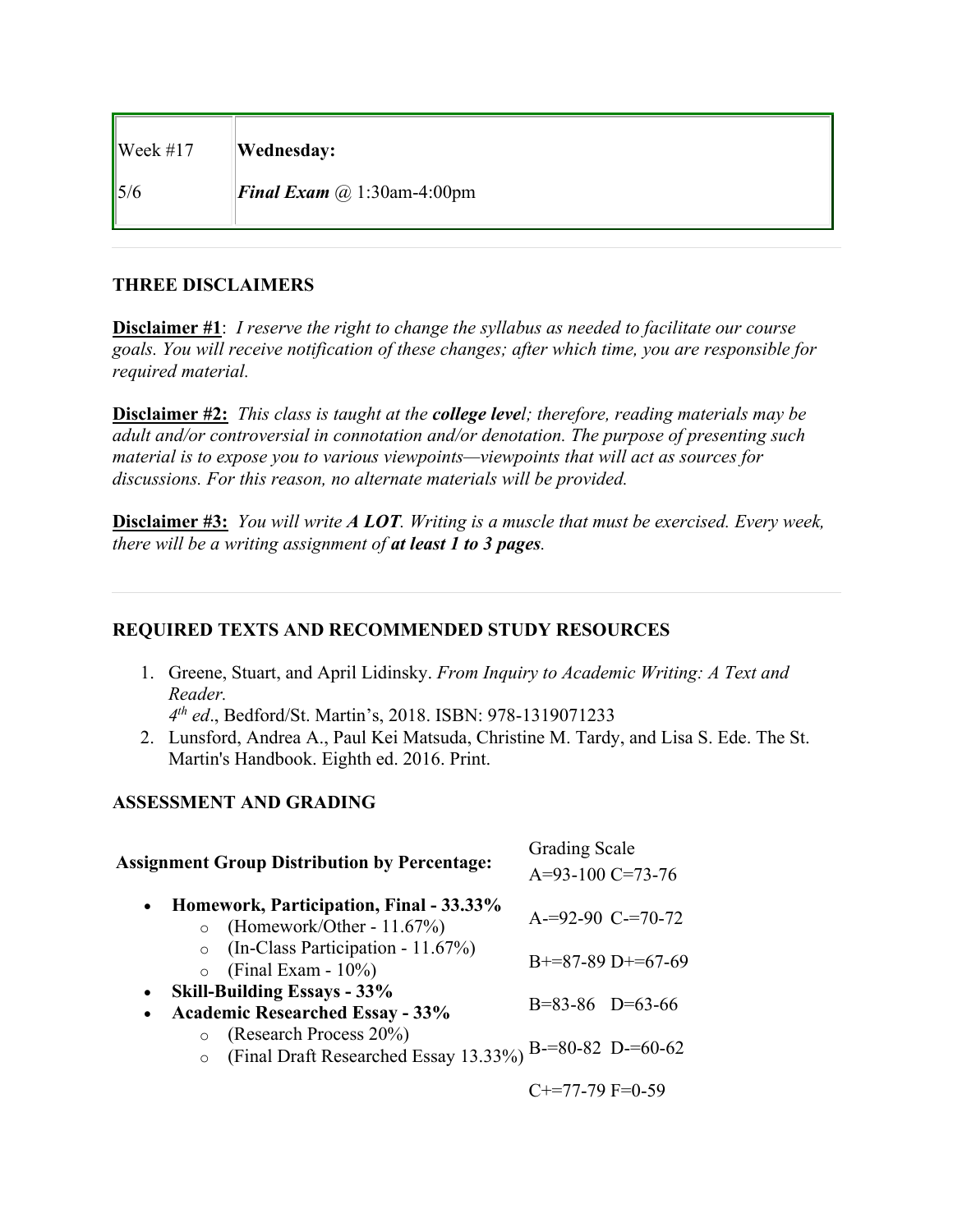#### **INCOMPLETES AND LATE ASSIGNMENTS**

All assignments are to be submitted/turned in by the beginning of the class session when they are due—including assignments posted in Canvas. Incompletes will only be assigned in extremely unusual circumstances.

## **FINAL EXAMINATION POLICY**

Successful completion of this class requires taking the final examination **on its scheduled day**. The final examination for this course will take place on *???, December XXth starting at 1:30pm*. No requests for early examinations or alternative days will be approved.

## **PLNU COPYRIGHT POLICY**

Point Loma Nazarene University, as a non-profit educational institution, is entitled by law to use materials protected by the US Copyright Act for classroom education. Any use of those materials outside the class may violate the law.

### **PLNU ACADEMIC HONESTY POLICY**

Students should demonstrate academic honesty by doing original work and by giving appropriate credit to the ideas of others. Academic dishonesty is the act of presenting information, ideas, and/or concepts as one's own when in reality they are the results of another person's creativity and effort. A faculty member who believes a situation involving academic dishonesty has been detected may assign a failing grade for that assignment or examination, or, depending on the seriousness of the offense, for the course. Faculty should follow and students may appeal using the procedure in the University Catalog. See Academic PoliciesLinks to an external site. for definitions of kinds of academic dishonesty and for further policy information.

## **PLNU ACADEMIC ACCOMMODATIONS POLICY**

While all students are expected to meet the minimum standards for completion of this course as established by the instructor, students with disabilities may require academic adjustments, modifications or auxiliary aids/services. At Point Loma Nazarene University (PLNU), these students are requested to register with the Disability Resource Center (DRC), located in the Bond Academic Center. (DRC@pointloma.edu or 619-849-2486). The DRC's policies and procedures for assisting such students in the development of an appropriate academic adjustment plan (AP) allows PLNU to comply with Section 504 of the Rehabilitation Act and the Americans with Disabilities Act. Section 504 (a) prohibits discrimination against students with special needs and guarantees all qualified students equal access to and benefits of PLNU programs and activities. After the student files the required documentation, the DRC, in conjunction with the student, will develop an AP to meet that student's specific learning needs. The DRC will thereafter email the student's AP to all faculty who teach courses in which the student is enrolled each semester. The AP must be implemented in all such courses.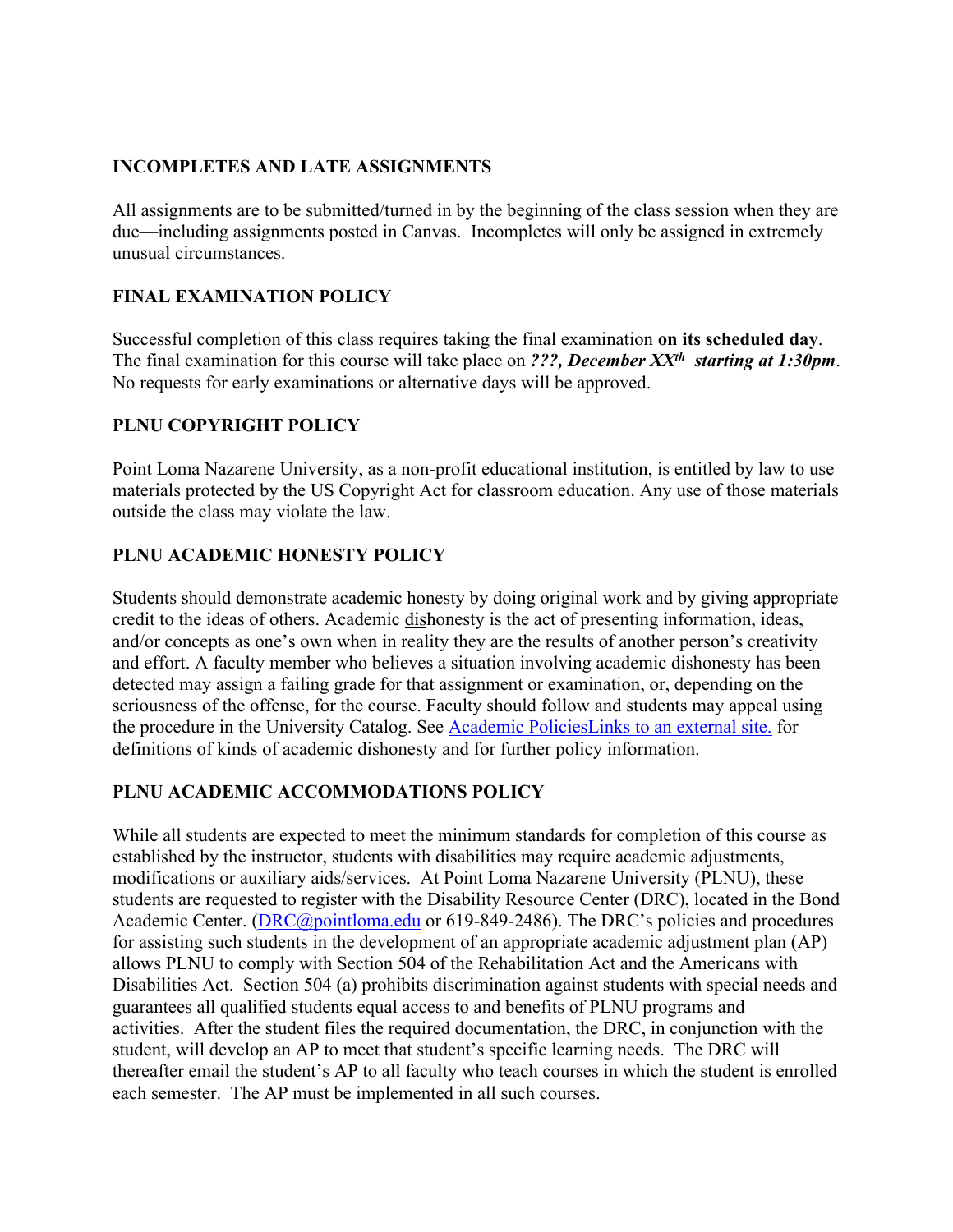If students do not wish to avail themselves of some or all of the elements of their AP in a particular course, it is the responsibility of those students to notify their professor in that course. PLNU highly recommends that DRC students speak with their professors during the first two weeks of each semester about the applicability of their AP in that particular course and/or if they do not desire to take advantage of some or all of the elements of their AP in that course.

# **ATTENDANCE**

*Attendance is required. Missing class for other than medical emergencies or excused absences will affect your grade*, *as per the University Catalog*. Regular and punctual attendance at all classes is considered essential to optimum academic achievement. If the student is absent from more than 10 percent of class meetings, the faculty member has the option of filing a written report which may result in de-enrollment. If the absences exceed 20 percent, the student may be de-enrolled without notice. If the date of de-enrollment is past the last date to withdraw from a class, the student will be assigned a grade of W or WF consistent with university policy in the grading section of the catalog. See Academic PoliciesLinks to an external site. in the (undergrad/graduate as appropriate) academic catalog.

## **CLASS PREPARATION**

All assignments must be completed prior to the assigned due date and time. Some assignments will be discussed in class while others will be completed individually but not discussed.

## **CLASS PARTICIPATION**

Regular contributions to class discussion are expected, including but not restricted to discussions of weekly readings, related experiential exercises, and open dialogue. Despite the size of the class, I want everyone to feel compelled to share their thoughts on assigned readings. Enthusiastic and responsible participation in assigned group projects (in-class and outside of class) is expected of all. Learning occurs in an environment of active participation; therefore, Writing 1016 does not work well as a straight lecture course. The course is enriched when students share their thoughts on assigned readings. See Academic PoliciesLinks to an external site. in the Undergraduate Academic Catalog.

## **LATE PAPER POLICY**

Hand in your assignment in on time. In this class, *late assignments will receive zero credit (no partial credit given in this class)*. Students will have four 'tokens' to use in exchange for either resubmitting an assignment OR turning an assignment in past the deadline. Once the four tokens are gone -- no late/substandard work will be allowed.

## **E-MAIL**

Please use e-mail for simple, logistical questions or clarifications. Write: "WRI1016" in the subject line. Allow 24 hours/ 1 business day for a reply.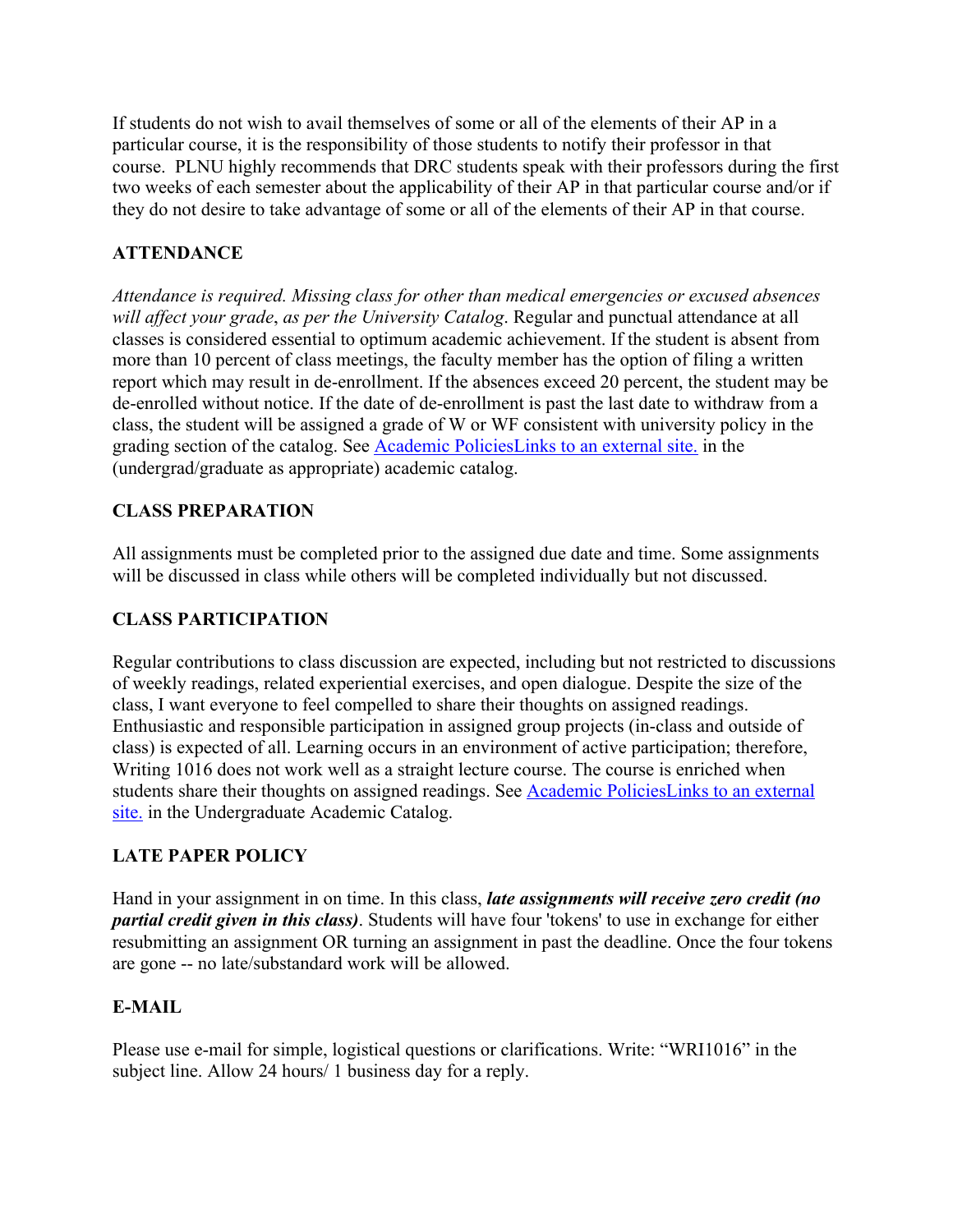#### **SMARTPHONES AND LAPTOPS**

They may be used for *classroom-related activities only. Please bring laptop to each class. I can provide one if you are unable to bring one.*

#### **PUBLIC DISCOURSE**

Much of the work we will do in this class is cooperative, by nature of the class discussions and general feedback given to written work and/projects; thus you should think of all your writing and speaking for and in class as public, not private, discourse. By continuing in this class, you acknowledge that your work will be viewed by others in the class.

#### **INCLUSIVE LANGUAGE**

Because the Literature, Journalism, and World Language department recognizes the power of language, all public language used in this course, including written and spoken discourse, will be inclusive. This standard is outlined by all major academic style guides, including MLA, APA, and Chicago, and is the norm in university-level work. These academic style guides provide background information and good examples of how to maintain non-sexist language use in your writing.

#### **INFORMATION FROM THE MLA HANDBOOK**

"Because good scholarship requires objectivity, careful writers of research papers avoid language that implies unsubstantiated or irrelevant generalizations about such personal qualities as age, economic class, ethnicity, sexual orientation, political or religious beliefs, race, or sex" (MLA Handbook, Sections 1.10 and 1.11, on pp. 60-63 in the 6th ed.).

#### **ACADEMIC HONESTY/POLICY ON PLAGIARISM**

Students should demonstrate academic honesty by doing original work and by giving appropriate credit to the ideas of others. As explained in the university catalog, academic dishonesty is the act of presenting information, ideas, and/or concepts as one's own when in reality they are the results of another person's creativity and effort. Violations of university academic honesty include cheating, plagiarism, falsification, aiding the academic dishonesty of others, or malicious misuse of university resources. A faculty member who believes a situation involving academic dishonesty has been detected may assign a failing grade for a) that particular assignment or examination, and/or b) the course following the procedure in the university catalog. Students may appeal also using the procedure in the university catalog. See Academic PoliciesLinks to an external site. for further information.

#### **FERPA POLICY**

In compliance with federal law, neither PLNU student ID nor social security number should be used in publicly posted grades or returned sets of assignments without student written permission. Also in compliance with FERPA, you will be the only person given information